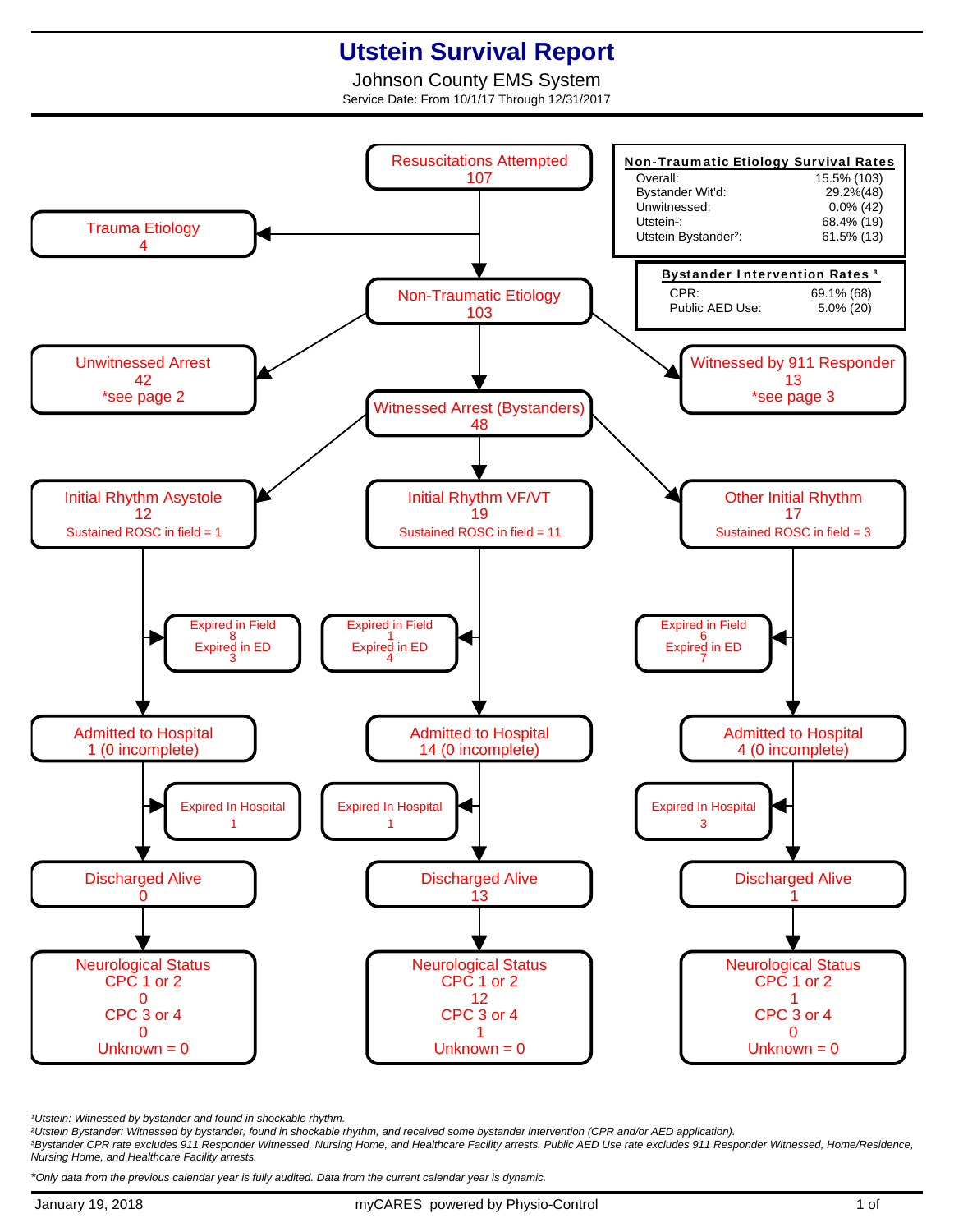## **Utstein Survival Report**

Johnson County EMS System Service Date: From 10/1/17 Through 12/31/2017